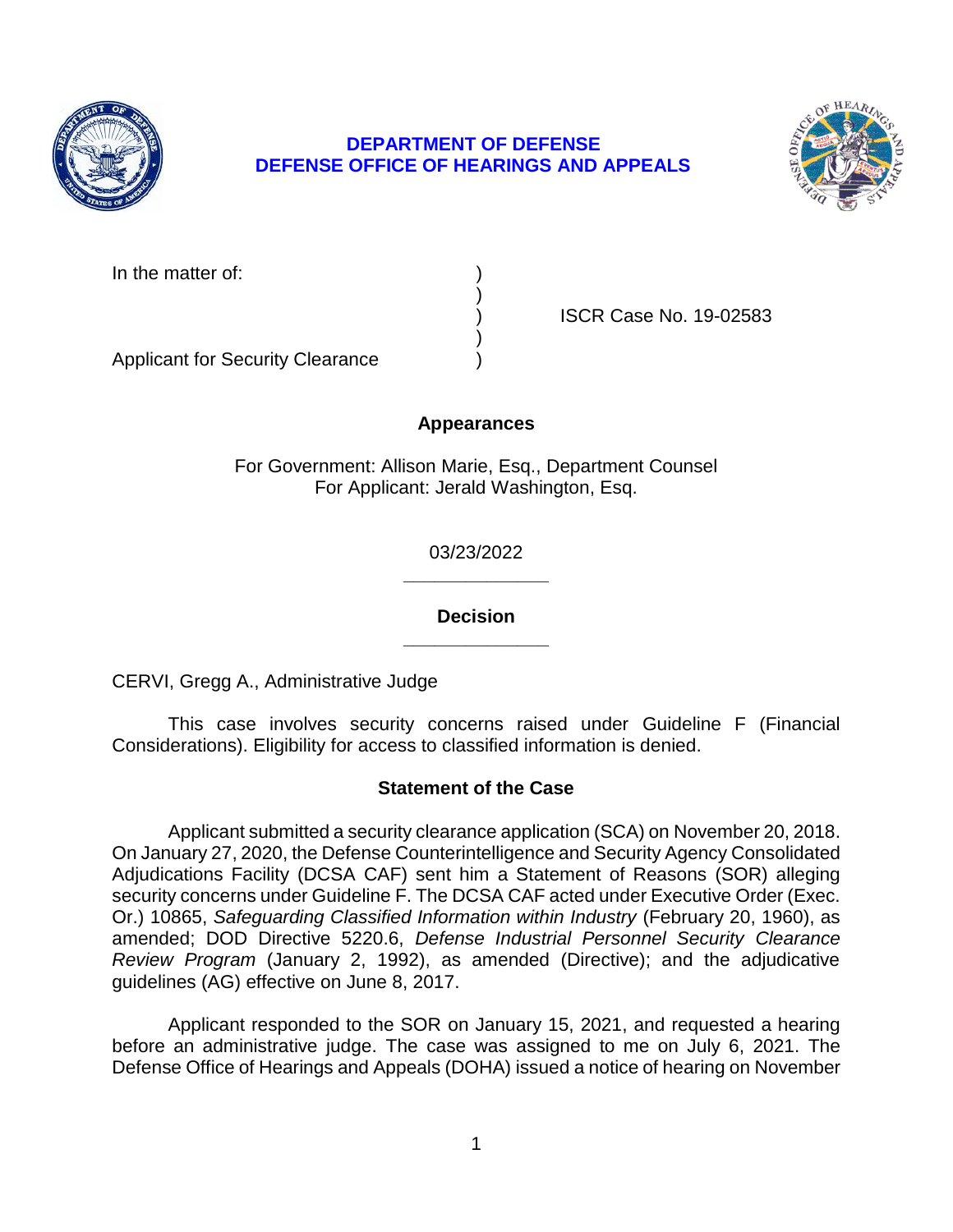16, 2021, scheduling the hearing for November 30, 2021. The hearing was held via video teleconference, as scheduled.

 objection. Applicant testified and submitted Applicant Exhibits (AE) A through P, which Government Exhibits (GE) 1 through 5 were admitted into evidence without were admitted without objection. The record was held open until December 10, 2021, to permit Applicant to submit additional documentary evidence. Applicant submitted Applicant Exhibits (AE) Q through Y, which were admitted without objection. DOHA received the hearing transcript on December 3, 2021.

#### **Findings of Fact**

 from 2013 to 2018. He was unemployed from August to October 2013, from June to August 2010, and from June to September 2009. He earned an associate's degree in 2004 and a bachelor's degree in 2008. He served honorably in the U.S. Marine Corps from 1998 to 2003, including a deployment at sea in December 2002 and in Iraq from March to August 2003. He married in 2002 and has three children (ages 21, 19, and 2) Applicant is a 43-year-old electrical engineer for a government contractor, employed since November 2018. He previously consistently worked for other companies that reside with him. He does not currently hold a security clearance.

 The SOR alleges under Guideline F that Applicant failed to timely file his federal income tax returns for tax years 2012 through 2015 (SOR ¶ 1.a); is indebted to the Federal Government for unpaid income taxes for at least tax year 2012 for approximately \$14,000 (SOR ¶ 1.b); and is indebted for collection accounts totaling approximately \$2,444 (SOR **¶** 1.c – 1.h). Applicant admitted all of the SOR allegations, with explanations. The Government's exhibits support the Guideline F allegations.

 Applicant worked as a civilian contractor in Afghanistan from 2012 to August 2013. resided in the U.S. since August 2013. While he was deployed, he provided his spouse with a "power of attorney" so that she could file their income tax returns in his absence, but she was uncomfortable with it. Applicant failed to file tax returns for tax year (TY) 2012, presumably while he was deployed, but also for TY 2013 – 2015. He testified that he believes he sought an extension to file his tax returns, but he did not complete the returns by the extension date. He noted in testimony that "honestly, I don't remember . . . why we dropped the ball on that. I honestly don't remember what the reasoning was." (Tr. During that period, he had poor Internet connections and telephone connectivity. He has p. 23)

 Applicant was interviewed for his security clearance by a Government investigator in May 2019. In the interview, he stated that he had not filed his 2012 Federal income tax return because of his deployment to Afghanistan, and he needed to hire an accountant. He stated that he owed about \$6,000, and he intended to file and pay what he owed.

 Applicant filed his 2012 income tax return in October 2019. In response to Government interrogatories dated November 4, 2019, he noted that he owed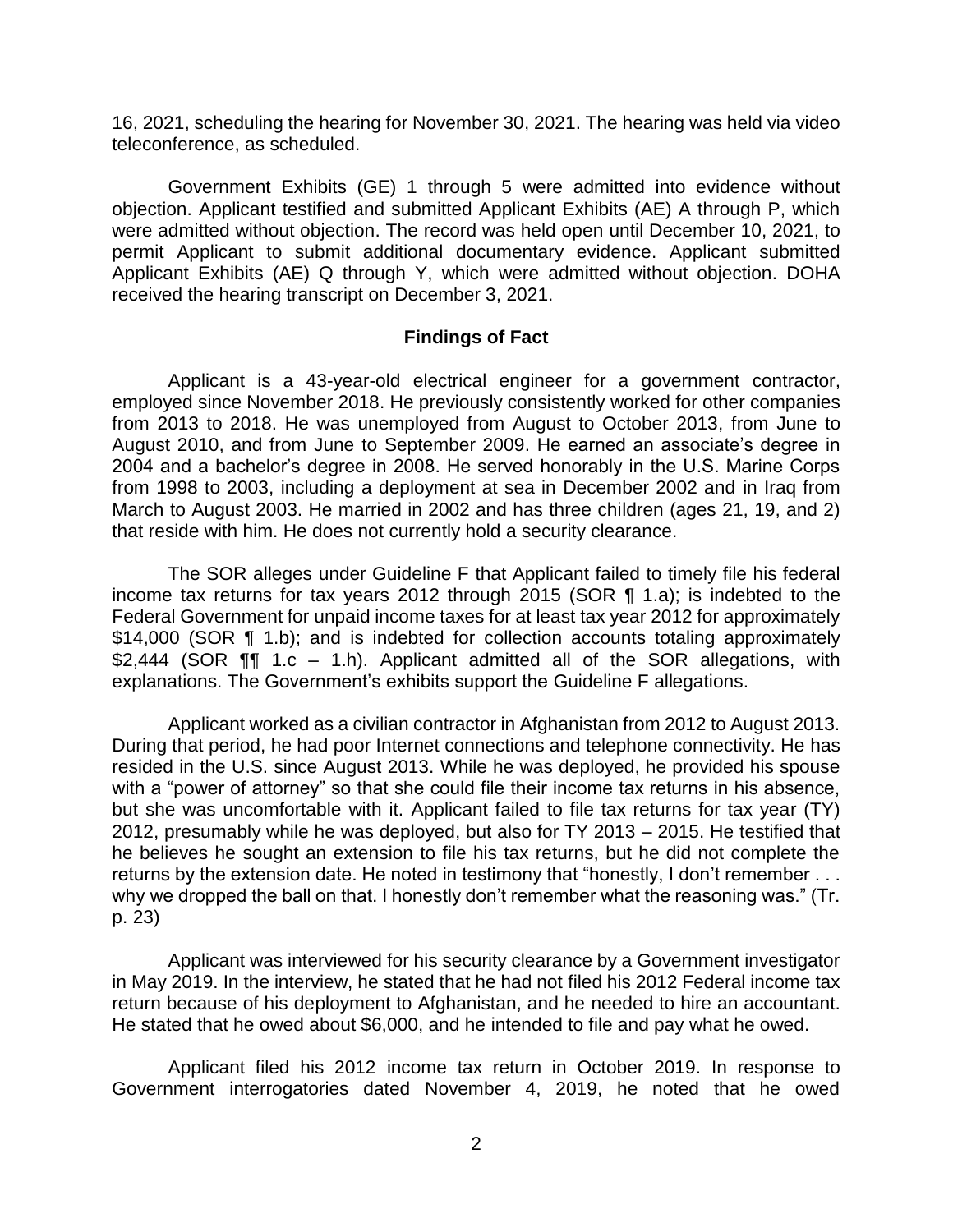approximately \$14,000 for 2012 and had not yet filed tax returns for 2013 to 2015. He testified that he was motivated to resolve his tax issues by "the notion of getting penalties, and I just need to pay. It's just part of the due diligence and one of my responsibilities."

 In October 2019, Applicant hired an attorney to interact with the Internal Revenue Service (IRS) regarding his taxes. The IRS agreed to waive penalties for taxes owed for tax year (TY) 2012, but no repayment agreement was made with the IRS to resolve Applicant's tax debts. Applicant eventually filed his FY 2013, 2014, and 2015 tax returns for taxes owed for TY 2014; and in May and October 2020, he made two \$500 payments toward his TY 2015 debt. In November 2020, he received an IRS notice of intent to seize (levy) his property unless he paid \$2,283 toward his TY 2015 debt. In August 2021, he in December 2019, along with partial payments. In March 2020, he completed payments paid the IRS \$2,333 toward his TY 2015 debt.

 Applicant testified at the hearing that he had savings accounts containing about \$6,300; checking accounts containing about \$2,200; equity in a home and IRA/401k the hearing in this case, he paid the IRS \$19,281 for the TY 2012 debt (substantially more than the \$14,000 he claimed he owed); \$12,511 for the TY 2013 debt; and \$603 for his before paying the IRS debts. It is unclear where he obtained the additional cash since his accounts. His household income was about \$140,000 annually. In December 2021, after TY 2020 debt. He provided a checking account statement showing a balance of \$68,665 testimony on November 30, 2021.

 The remaining SOR collection accounts, including a judgment debt in SOR ¶ 1.c, were settled and paid in 2020. Applicant was unable to locate the creditor for the \$88 medical collection account in SOR ¶ 1.h, however the debt no longer appears on his credit report.

 Applicant provided successful performance evaluations and training and various letters of recommendation and support attesting to his honesty, professionalism, dedication, loyalty, and trustworthiness.

#### **Policies**

 "[N]o one has a 'right' to a security clearance." *Department of the Navy v. Egan*, 484 U.S. 518, 528 (1988). As Commander in Chief, the President has the authority to "control access to information bearing on national security and to determine whether an individual is sufficiently trustworthy to have access to such information." *Id.* at 527. The President has authorized the Secretary of Defense or his designee to grant applicants eligibility for access to classified information "only upon a finding that it is clearly consistent with the national interest to do so." Exec. Or. 10865 § 2.

 National security eligibility is predicated upon the applicant meeting the criteria contained in the adjudicative guidelines. These guidelines are not inflexible rules of law. Instead, recognizing the complexities of human behavior, an administrative judge applies these guidelines in conjunction with an evaluation of the whole person. An administrative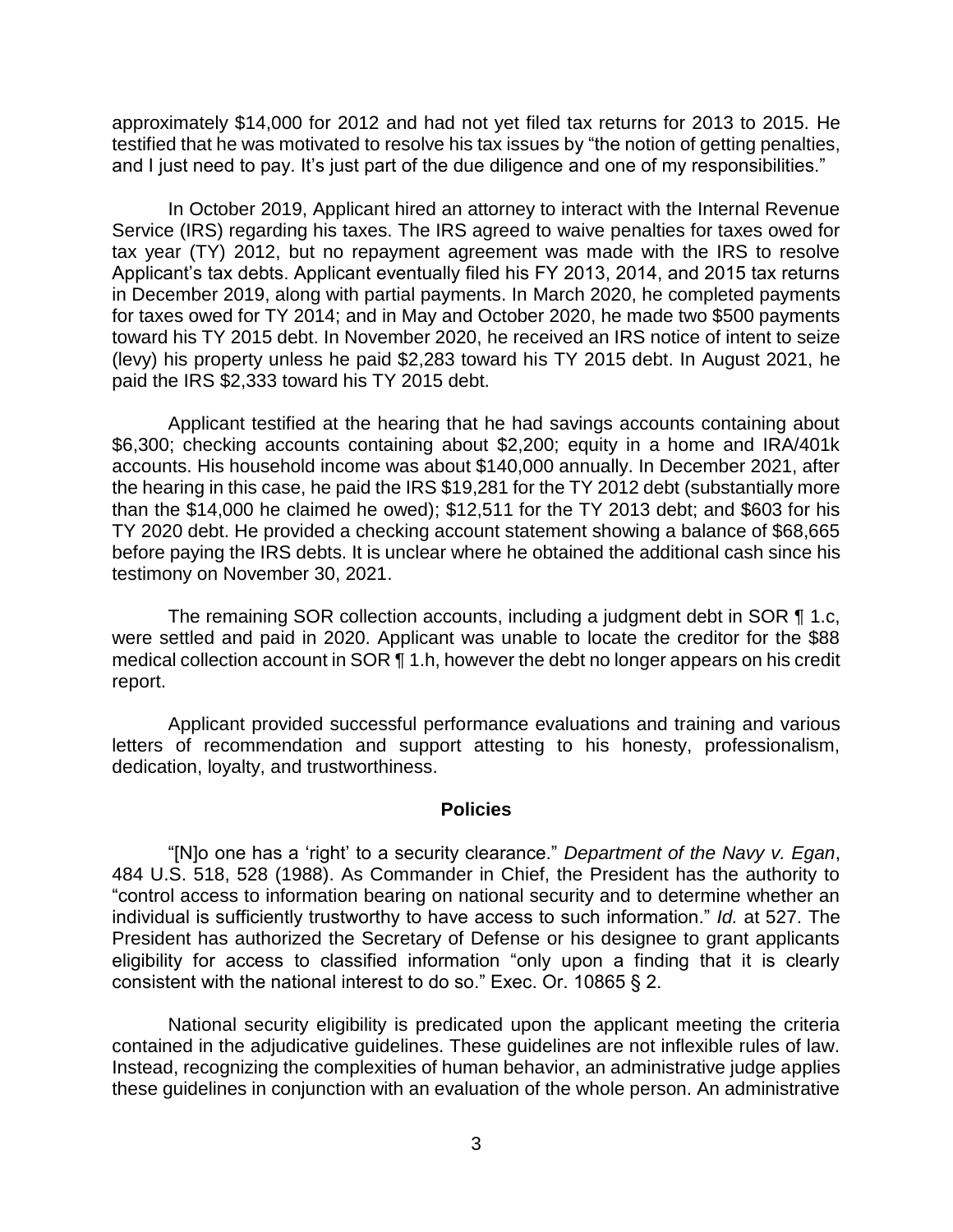administrative judge must consider a person's stability, trustworthiness, reliability, discretion, character, honesty, and judgment. AG ¶ 1(b). judge's overarching adjudicative goal is a fair, impartial, and commonsense decision. An

 The Government reposes a high degree of trust and confidence in persons with access to classified information. This relationship transcends normal duty hours and endures throughout off-duty hours. Decisions include, by necessity, consideration of the possible risk that the applicant may deliberately or inadvertently fail to safeguard classified information. Such decisions entail a certain degree of legally permissible extrapolation about potential, rather than actual, risk of compromise of classified information.

 Clearance decisions must be made "in terms of the national interest and shall in no sense be a determination as to the loyalty of the applicant concerned." Exec. Or. 10865 § 7. Thus, a decision to deny a security clearance is merely an indication the applicant has not met the strict guidelines the President and the Secretary of Defense have established for issuing a clearance.

 Initially, the Government must establish, by substantial evidence, conditions in the personal or professional history of the applicant that may disqualify the applicant from being eligible for access to classified information. The Government has the burden of establishing controverted facts alleged in the SOR. *Egan*, 484 U.S. at 531. "Substantial evidence" is "more than a scintilla but less than a preponderance." *See v. Washington Metro. Area Transit Auth.*, 36 F.3d 375, 380 (4th Cir. 1994). The guidelines presume a nexus or rational connection between proven conduct under any of the criteria listed therein and an applicant's security suitability. *See, e.g.,* ISCR Case No. 12-01295 at 3 (App. Bd. Jan. 20, 2015).

 Once the Government establishes a disqualifying condition by substantial evidence, the burden shifts to the applicant to rebut, explain, extenuate, or mitigate the facts. Directive ¶ E3.1.15. An applicant has the burden of proving a mitigating condition, and the burden of disproving it never shifts to the Government. *See, e.g.,* ISCR Case No. 02-31154 at 5 (App. Bd. Sep. 22, 2005).

An applicant "has the ultimate burden of demonstrating that it is clearly consistent with the national interest to grant or continue his security clearance." ISCR Case No. 01- 20700 at 3 (App. Bd. Dec. 19, 2002). "[S]ecurity clearance determinations should err, if they must, on the side of denials." *Egan*, 484 U.S. at 531; *see,* AG ¶ 1(d).

### **Analysis**

### **Guideline F: Financial Considerations**

The security concern under this guideline is set out in AG ¶ 18: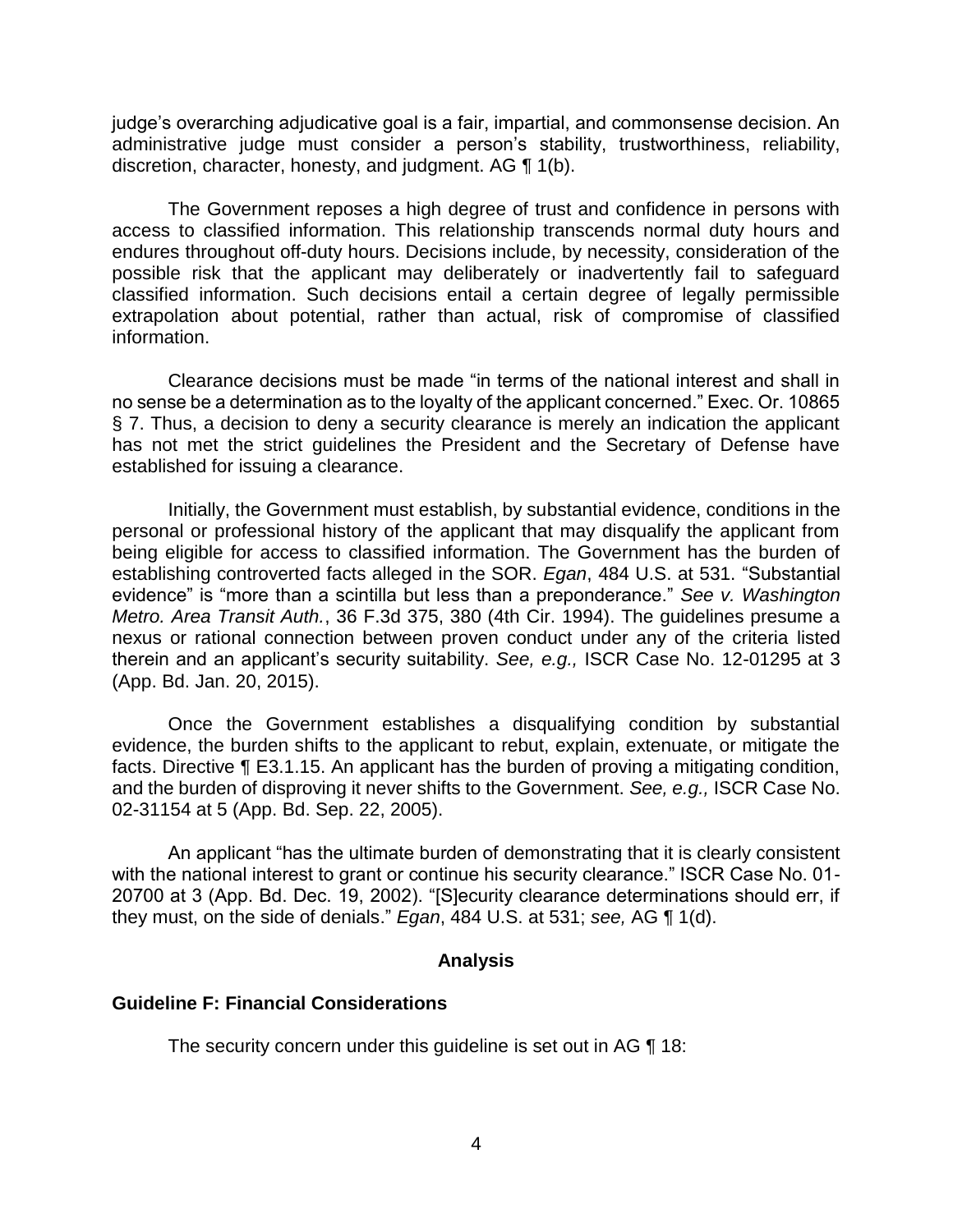Failure to live within one's means, satisfy debts, and meet financial obligations may indicate poor self-control, lack of judgment, or unwillingness to abide by rules and regulations, all of which can raise questions about an individual's reliability, trustworthiness, and ability to protect classified or sensitive information. . . .

The relevant disqualifying conditions under AG ¶ 19 include:

(a) inability to satisfy debts;

(c) a history of not meeting financial obligations; and

(f) failure to file or fraudulently filing annual Federal, state, or local income tax returns or failure to pay annual Federal, state, or local income tax as required.

 Applicant's admissions, testimony, and the documentary evidence in the record are sufficient to establish the disqualifying conditions AG ¶¶ 19(a), (c), and (f).

The following mitigating conditions under AG ¶ 20 are potentially relevant:

(a) the behavior happened so long ago, was so infrequent, or occurred under such circumstances that it is unlikely to recur and does not cast doubt on the individual's current reliability, trustworthiness, or good judgment;

(b) the conditions that resulted in the financial problem were largely beyond the person's control (e.g., loss of employment, a business downturn, unexpected medical emergency, a death, divorce or separation, clear victimization by predatory lending practices, or identity theft), and the individual acted responsibly under the circumstances;

(c) the individual has received or is receiving financial counseling for the problem from a legitimate and credible source, such as a non-profit credit counseling service, and there are clear indications that the problem is being resolved or is under control;

(d) the individual initiated and is adhering to a good-faith effort to repay overdue creditors or otherwise resolve debts;

(e) the individual has a reasonable basis to dispute the legitimacy of the past-due debt which is the cause of the problem and provides documented proof to substantiate the basis of the dispute or provides evidence of actions to resolve the issue; and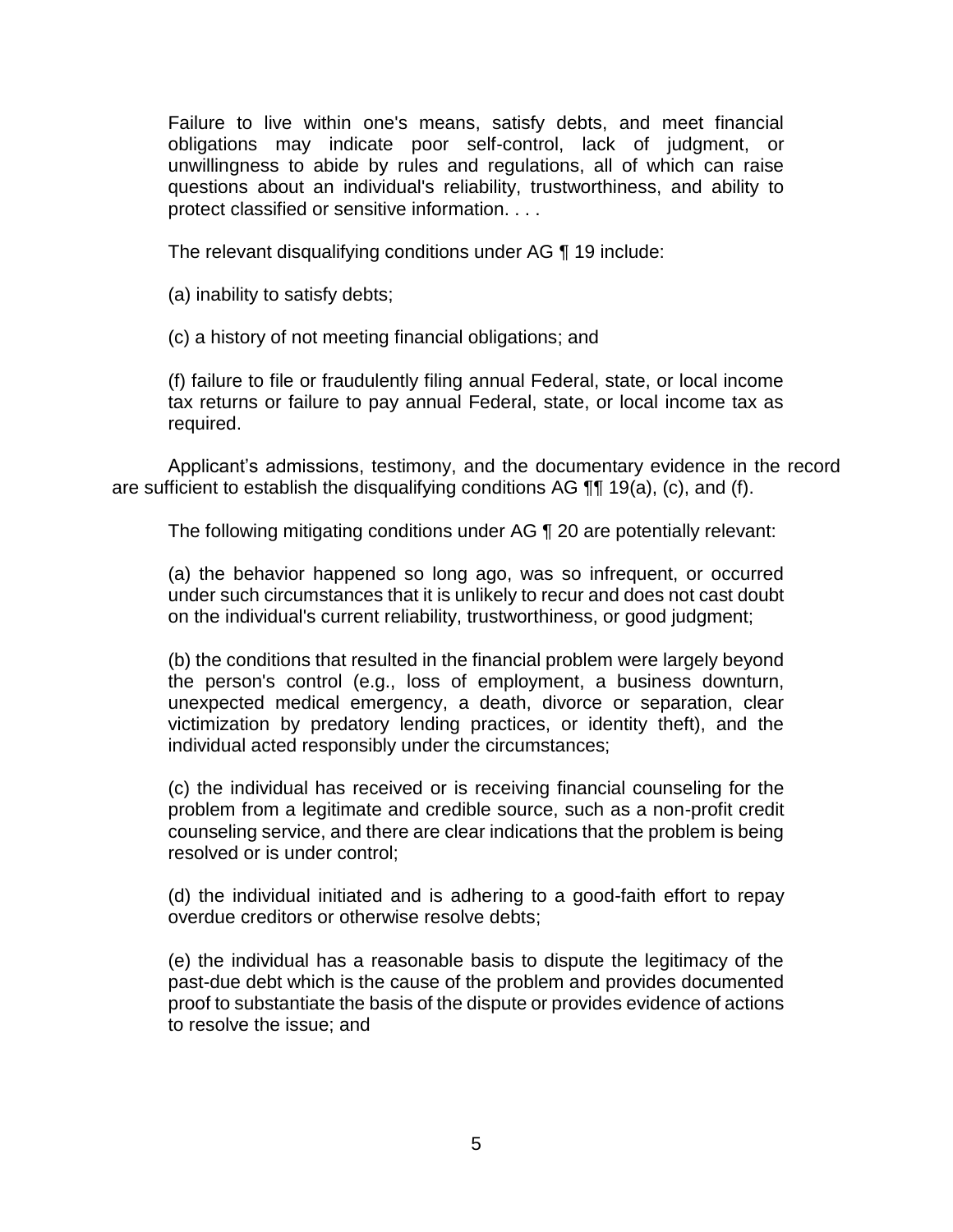(g) the individual has made arrangements with the appropriate tax authority to file or pay the amount owed and is in compliance with those arrangements.

 Applicant has a long history of financial irresponsibility. He has had debt accumulation and a history of avoidance of tax obligations to include an inability or unwillingness to comply with income tax filing requirements and payment of taxes owed. eligibility was in jeopardy. He has not submitted sufficient or persuasive evidence to show how his service overseas significantly impeded his ability to file federal income tax returns He has shown little concurrent effort to resolve his financial obligations until his security and pay taxes as required.

The guideline encompasses concerns about a person's self-control, judgment, and other qualities essential to protecting classified information. A person who is financially irresponsible may also be irresponsible, unconcerned, or negligent in handling and safeguarding classified information. *See* ISCR Case No. 11-05365 at 3 (App. Bd. May 1, 2012). Failure to file tax returns suggests that an applicant has a problem with complying with well-established governmental rules and systems. Voluntary compliance with such rules and systems is essential for protecting classified information. ISCR Case No. 01- 05340 at 3 (App. Bd. Dec. 20, 2002). A person who fails repeatedly to fulfill his or her legal obligations does not demonstrate the high degree of good judgment and reliability required of those granted access to classified information. ISCR Case No. 14-01894 at 5 (App. Bd. Aug. 18, 2015).

 Applicant's failure to pay 2013 and 2020 taxes when due was not alleged in the SOR and may not be an independent basis for denying his application for a security clearance. However, conduct not alleged in the SOR may be considered to decide whether a particular adjudicative guideline is applicable, to evaluate evidence of extenuation, mitigation, or changed circumstances, or as part of a whole-person analysis. ISCR Case No. 03-20327 at 4 (App. Bd. Oct. 26, 2006). I have considered Applicant's failure to timely pay his 2013 and 2020 taxes for these limited purposes.

 Applicant's financial problems have been longstanding and remain a concern. I give mitigating credit for resolution of his collection accounts. However, his federal income tax obligations have not been sufficiently mitigated given the number of years of non- and willingness to comply with future income tax obligations. Applicant may have come to the realization that timely filing and paying Federal income tax obligations is a significant responsibility, however, it has been late in coming. I am not aware that he has compliance and disregard. I also have concerns about his overall financial responsibility, sought financial counseling to assist him with understanding his financial obligations and budgeting, besides his use of attorneys and accountants.

 Overall, Applicant's financial responsibility is questionable, and he has a poor track record with respect to Federal income tax compliance. He had many years to resolve his tax obligations, yet allowed them to remain unresolved until his security clearance was jeopardized. Even then, he was slow to respond to the red flags raised about his tax